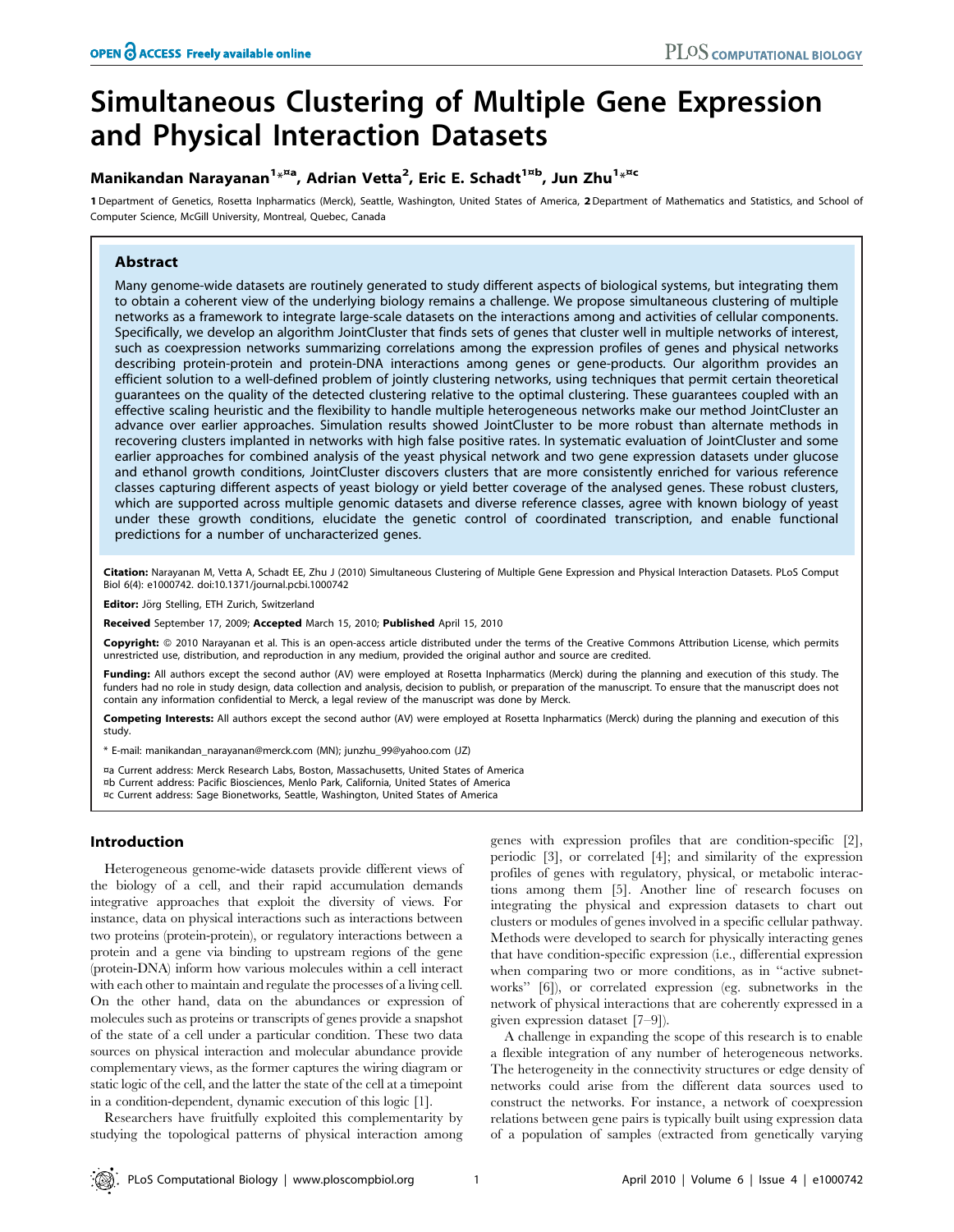#### Author Summary

The generation of high-dimensional datasets in the biological sciences has become routine (protein interaction, gene expression, and DNA/RNA sequence data, to name a few), stretching our ability to derive novel biological insights from them, with even less effort focused on integrating these disparate datasets available in the public domain. Hence a most pressing problem in the life sciences today is the development of algorithms to combine large-scale data on different biological dimensions to maximize our understanding of living systems. We present an algorithm for simultaneously clustering multiple biological networks to identify coherent sets of genes (clusters) underlying cellular processes. The algorithm allows theoretical guarantees on the quality of the detected clusters relative to the optimal clusters that are computationally infeasible to find, and could be applied to coexpression, protein interaction, protein-DNA networks, and other network types. When combining multiple physical and gene expression based networks in yeast, the clusters we identify are consistently enriched for reference classes capturing diverse aspects of biology, yield good coverage of the analysed genes, and highlight novel members in well-studied cellular processes.

individuals, or individuals subject to varying conditions/treatments). Whereas a network of physical interactions between protein or gene pairs is typically built by testing each interaction in a specific individual or in-vitro condition.

Towards addressing this challenge, we propose an efficient solution to a well-defined computational framework for combined analysis of multiple networks, each describing pairwise interactions or coexpression relationships among genes. The problem is to find common clusters of genes supported by all of the networks of interest, using quality measures that are normalized and comparable across heterogeneous networks. Our algorithm solves this problem using techniques that permit certain theoretical guarantees (approximation guarantees) on the quality of the output clustering relative to the optimal clustering. That is, we prove these guarantees to show that the clustering found by the algorithm on any set of networks reasonably approximates the optimal clustering, finding which is computationally intractable for large networks. Our approach is hence an advance over earlier approaches that either overlap clusters arising from separate clustering of each graph, or use the clustering structure of one arbitrarily chosen reference graph to explore the preserved clusters in other graphs (see references in survey [10]). JointCluster, an implementation of our algorithm, is more robust than the earlier approaches in recovering clusters implanted in simulated networks with high false positive rates. JointCluster enables integration of multiple expression datasets with one or more physical networks, and hence more flexible than other approaches that integrate a single coexpression or similarity network with a physical network [7–9], or multiple, possibly cross-species, expression datasets without a physical network  $[11-13]$ .

JointCluster seeks clusters preserved in multiple networks so that the genes in such a cluster are more likely to participate in the same biological process. We find such coherent clusters by simultaneously clustering the expression data of several yeast segregants in two growth conditions [14] with a physical network of protein-protein and protein-DNA interactions. In systematic evaluation of clusters detected by different methods, JointCluster shows more consistent enrichment across reference classes

reflecting various aspects of yeast biology, or yields clusters with better coverage of the analysed genes. The enriched clusters enable function predictions for uncharacterized genes, and highlight the genetic factors and physical interactions coordinating their transcription across growth conditions.

# Results

#### JointCluster: A simultaneous clustering algorithm

To integrate the information in multiple physical interaction and gene expression datasets, we first represent each dataset as a network or graph whose nodes are the genes of interest and edges indicate relations between gene pairs such as physical interaction between genes or gene products in physical networks, or transcriptional correlation between genes in coexpression networks. Given multiple graphs defined over the same set of nodes, a simultaneous clustering is a clustering or partition of the nodes such that nodes within each set or cluster in the partition are well connected in each graph, and the total cost of inter-cluster edges (edges with endpoints in different clusters) is low. We use a normalized measure to define the connectedness of a cluster in a graph, and take the cost of a set of edges to be the ratio of their weight to the total edge weight in the graph. These normalized measures on clustering quality, described in detail in Methods, enable integration of heterogeneous graphs such as graphs with varying edge densities, and are beneficial over simpler formulations as described in detail in a previous study on clustering a single graph [15]. Our work extends the framework used in the single graph clustering study to jointly cluster multiple graphs, such that the information in all graphs is used throughout the algorithm.

The algorithm we designed, *JointCluster*, simultaneously clusters multiple graphs using techniques that permit theoretical guarantees on the quality of the output clustering relative to the optimal clustering. Since finding the optimal clustering is a computationally hard problem, we prove certain approximation guarantees that show how the cluster connectedness and inter-cluster edge cost measures of the clustering output by our algorithm are reasonably close to that of the optimal clustering (as formalized in Methods, Theorem 2). The basic algorithm, to which these guarantees apply, works with sparse cuts in graphs. A cut refers to a partition of nodes in a graph into two sets, and is called sparseenough in a graph if the ratio of edges crossing the cut in the graph to the edges incident at the smaller side of the cut is smaller than a threshold specific to the graph. Graph-specific thresholds enable search for clusters that have varying connectedness in different graphs. The main steps in the basic JointCluster algorithm are: approximate the sparsest cut in each input graph using a spectral method, choose among them any cut that is sparse-enough in the corresponding graph yielding the cut, and recurse on the two node sets of the chosen cut, until well connected node sets with no sparse-enough cuts are obtained.

JointCluster implementation employs a novel scaling heuristic to reduce the inter-cluster edge cost even further in practice. Instead of finding sparsest cuts in input graphs separately as in the basic algorithm, the heuristic finds sparsest cuts in mixture graphs that are obtained from adding each input graph to a downscaled sum of the other input graphs. The mixture graph with unit downscaling is the sum graph whose edge weights are the sum of weights of the corresponding edges in all input graphs, and the mixture graphs with very large downscaling approaches the original input graphs. The heuristic starts with mixture graphs with small downscaling to help control inter-cluster edges lost in all graphs. But the resulting clusters are coarse (eg. clusters well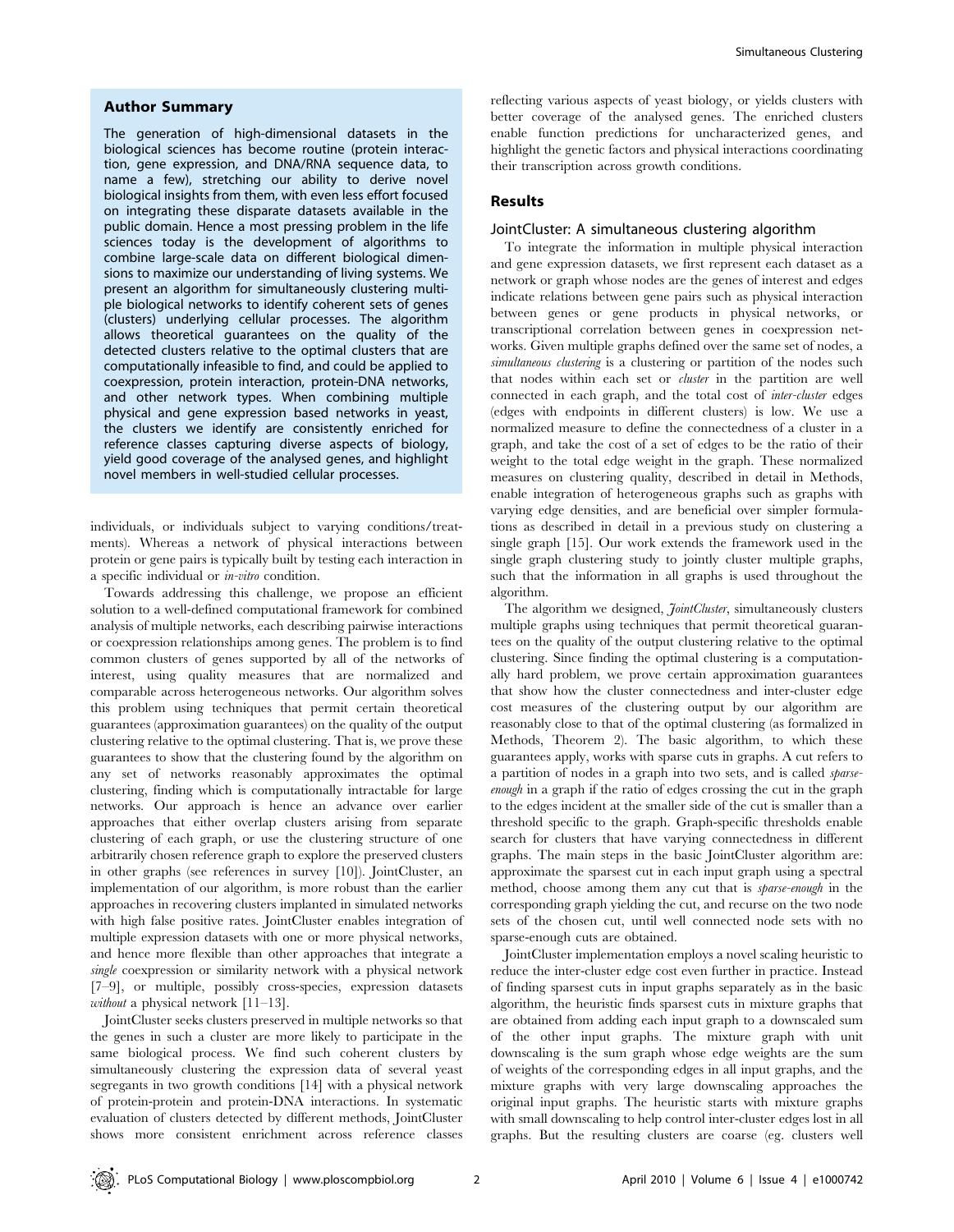connected in some graphs but split into smaller clusters in the rest are not resolved further). The heuristic then refines such coarse clusters at the expense of more inter-cluster edges by increasing the downscaling factor (see Figure 1). The scaling heuristic works best when combined with a cut selection heuristic: if for a particular downscaling, more than one mixture graph yields a sparse-enough cut, choose among them the cut that is sparse-enough in the most number of input graphs (breaking ties toward the cut with the least cost of edges crossing the cut in all graphs). A rigorous description of the algorithm with heuristics for advancing the downscaling factor and selection of cuts is provided in Methods.

Our method runs in an unsupervised fashion since algorithm parameters such as graph-specific thresholds are learnt automatically. The recursive cuts made by our algorithm naturally lead to a hierarchical clustering tree, which is then parsed objectively to produce the final clusters [16] using a modularity score function used in other biological contexts [17,18]. The modularity score of a cluster in a graph is the fraction of edges contained within the cluster minus the fraction expected by chance in a randomized graph obtained from degree-preserved shuffling of the edges in the original graph, as described in detail in Supplementary Methods in Text S1. To aggregate the scores of a cluster across multiple graphs, we take their minimum and use this min-modularity score as the cluster score. The (min-modularity) score of a clustering is then the sum of the (min-modularity) scores of the constituent clusters.

## Benchmarking JointCluster on simulated data

We used simulated datasets to benchmark JointCluster against other alternatives: (a)  $G_i$  Tree: Choose one of the input graphs  $G_i$  as a reference, cluster this single graph using an efficient spectral clustering method  $M$  [16] to obtain a clustering tree, and parse this tree into clusters using the min-modularity score computed from all graphs; (b) *Coassociation*: Cluster each graph separately using the spectral method  $M$ , combine the resulting clusters from different graphs into a coassociation graph [19], and cluster this graph using the same method  $M$ .  $G_i$  Tree method resembles the marginal cluster analysis in [20] as it analyses multiple networks using the clustering tree of a single network.

The simulated test data was generated as in an earlier study [18], under the assumption that the true classification of genes into clusters is known. Specifically, one random instance involved generating two test graphs  $G_1, G_2$  over 128 nodes each, and implanting in each graph the same "true" clustering of 4 equalsized clusters. A parameter  $k_{out}$  controlled the noise level in the simulated graphs by controlling the average number of intercluster edges incident at a node. The average number of total



Figure 1. Schematic of JointCluster algorithm with scaling heuristic. Clustering tree produced from a simultaneous clustering of two networks A and B. JointCluster can handle any number of networks, and the scaling heuristic transitions from a sum graph  $A + B$  to the smallest of the sparse cuts in the individual graphs  $A, B$  in increments of a scale parameter. At scale k, the graphs being analysed are  $A + B/2^k$  and  $A/2^k + B$ . Only some steps of the scaling heuristic are shown here for simplicity, and complete description is provided in Methods. Graph-specific clusters are shown as different shaded regions within a larger set of nodes. doi:10.1371/journal.pcbi.1000742.g001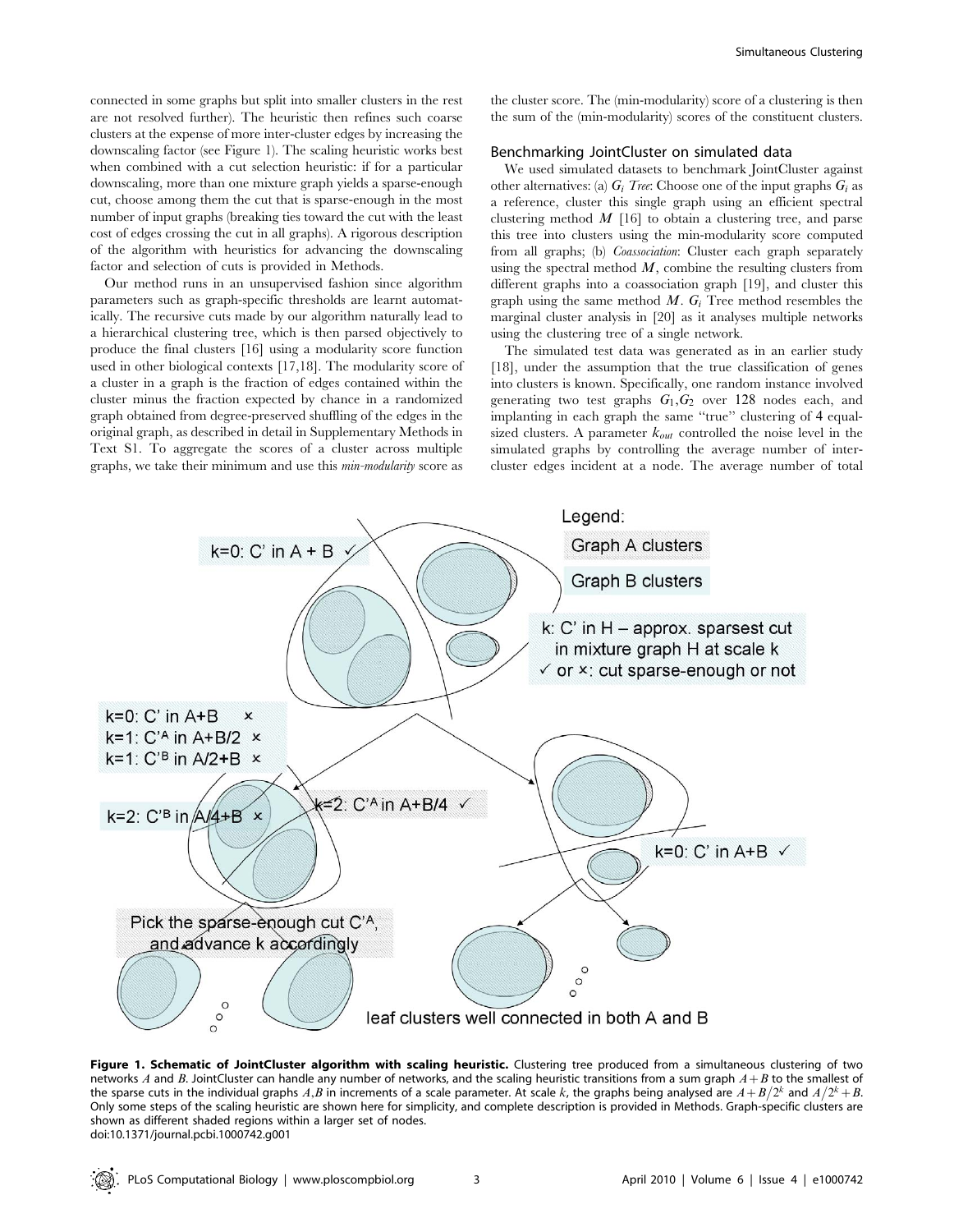edges incident at a node was set at 16, so  $k_{out}/16$  measures the false positive rate in a simulated graph. We used the standard Jaccard index, which ranges from 0 to 1, to measure the degree of overlap between the true clustering and the clustering detected by the methods. Please see Supplementary Text S1 for more details.

Figure 2 A shows the performance of different methods in recovering common clusters in graphs  $G_1, G_2$  with the same noise level, averaged over 100 random instances of  $G_1$ ,  $G_2$  for each value of the noise level parameter  $k_{out}$ . When the noise level is low  $(0 \leq k_{out} \leq 4$  or false positive rate at most 25%), the clusters output by all methods are close to the true set of clusters (a Jaccard index close to 100%). But when the noise level is high ( $5 \leq k_{out} \leq 8$  or false positive rate 25%–50%), the cluster structure becomes subtler, and JointCluster starts to outperform other methods and achieves the best improvement in Jaccard index over other methods at  $k_{out}=6,7,8$ . Note that values  $k_{out}>8$  where false positive rates are above 50% do not lead to a meaningful cluster structure, and are only shown for context. Thus, within the setting of this benchmark, JointCluster outperformed the alternatives in recovering clusters, especially ones with a weak presence in multiple graphs.

To simulate real-world scenarios where the integrated networks could've different reliabilities, we benchmarked the methods on clustering graphs with different noise levels. Instead of varying the common  $k_{out}$  value of the  $G_1, G_2$  graphs as above, we fixed the noise level  $k_{out}$  of  $G_1$  at 6 and varied the  $k_{out}$  of the other graph  $G_2$ from 0 to 16. The relative performance of  $G_1$  Tree and  $G_2$  Tree methods (see Figure 2 B) showed that better clusters were obtained when clustering tree of the graph with the lower noise level was used. JointCluster integrated the information in the two graphs to produce a joint clustering tree, which when parsed yielded better clusters than Coassociation and single tree clusters for a larger range of the parameter values (see Figure 2 B). The empirical evaluation of JointCluster and competing methods was done using large-scale yeast datasets, and described in detail next.

# Systematic evaluation of the methods using diverse reference classes in yeast

Expression of 4,482 transcripts were measured in 109 segregants derived from a cross between the BY and RM strains of the yeast Saccharomyces cerevisiae (denoted here as the BxR cross), grown under two conditions where glucose or ethanol was the predominant carbon source, by an earlier study [14]. From these expression data, we derived glucose and ethanol coexpression networks using all 4,482 profiled genes as nodes, and taking the weight of an undirected edge between two genes as the absolute value of the Pearson's correlation coefficient between their expression profiles. The network of physical interactions (protein-protein indicating physical interaction between proteins and protein-DNA indicating regulatory interaction between a protein and the upstream region of a gene to which it binds) among the same genes or their protein products, collected from various interaction databases (eg. BioGRID [21]), was obtained from an earlier study [9]. The physical network was treated as an undirected graph after dropping interaction orientations, and contained 41,660 non-redundant interactions.

We applied JointCluster and other clustering methods to integrate the yeast physical and glucose/ethanol coexpression networks, and assessed the biological significance of the detected clusters using reference sets of genes collected from various published sources. The reference sources fall into five diverse classes:

- N GO Process: Genes in each reference set in this class are annotated to the same GO Biological Process term [22],
- N TF (Transcription Factor) Perturbations: Genes in each set have altered expression when a TF is deleted [23] or overexpressed [24],
- Compendium of Perturbations: Genes in each set have altered expression under deletions of specific genes, or chemical perturbations [25],



Figure 2. Benchmarking different clustering methods on simulated data. JointCluster detected implanted clusters on instances of randomly generated graphs  $G_1, G_2$  better than Coassociation and single tree methods, especially when the cluster structure was not strong, in two cases: (A) noise level in both  $G_1, G_2$  were varied together, (B) noise level  $k_{out}$  of  $G_1$  was fixed at 6 and of  $G_2$  was varied from 0 to 16. The quality of the clustering detected by a method is measured as the standard Jaccard index measure between the detected and true clustering (y axis), averaged over all random instances for each setting of the noise level parameter  $k_{out}$  (x axis). The average number of edges incident at each node is 16, so  $k_{out}=8$ indicates a false positive rate of 50%. doi:10.1371/journal.pcbi.1000742.g002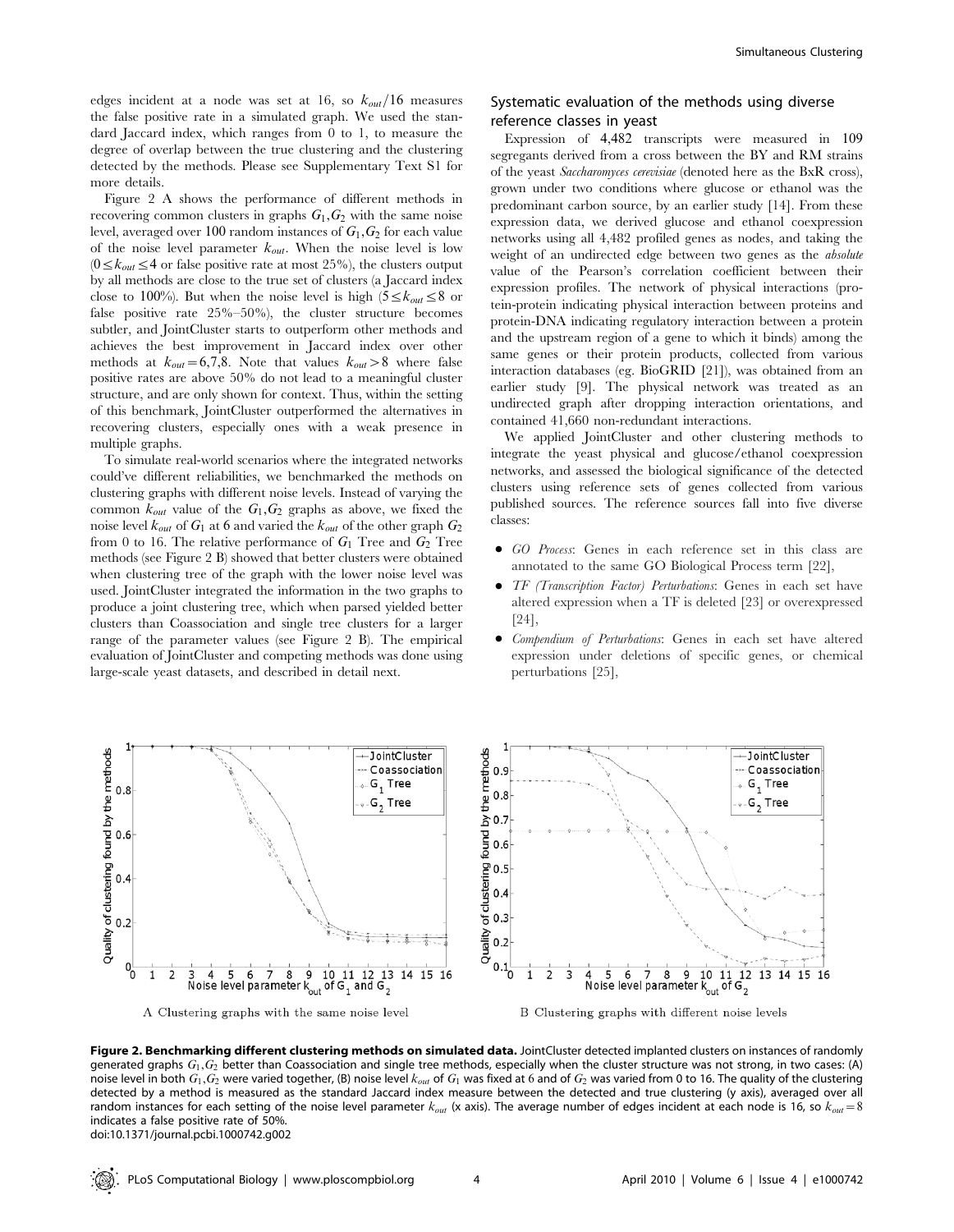- TF Binding Sites: Genes in a set have binding sites of the same TF in their upstream genomic regions, with sites predicted using ChIP binding data [26,27], and
- N eQTL Hotspots: Certain genomic regions exhibit a significant excess of linkages of expression traits to genotypic variations. Genes with expression linkages to such an eQTL (expression Quantitative Trait Loci) hotspot region are grouped into a reference set [14].

We overlapped the detected clusters with the reference sets in these classes to differentiate clusters arising from spurious associations from those with genes coherently involved in a specific biological process, or coregulated due to the effect of a single gene, TF, or genetic factors. The results are summarized using standard performance measures, sensitivity (fraction of reference sets significantly enriched for genes of some cluster output by a method) and specificity (fraction of clusters significantly enriched for genes of some reference set), both reported as percentages for each reference class. The significance cutoff for the enrichment P-value (denoted  $P$  hereafter) is 0.005, after Bonferroni correction for the number of sets tested. The sensitivity measures the ''coverage'' of different biological processes by the clusters, and the specificity the ''accuracy'' of the clusters. We compared JointCluster with Coassociation [19], single graph [16], and single tree  $(G_i$  Tree) methods, and when applicable with competing methods, Matisse [9] and Co-clustering [7], which integrate a single coexpression network with a physical network. All reported results focus only on clusters with at least 10 genes.

To provide context, we present results from clustering each network separately using the single graph method (Glucose/ Ethanol/Physical Only) in Figure 3 A. Physical Only performs better than the other two methods wrt (with respect to) GO Process and TF Binding Sites, and Glucose/Ethanol Only fare well wrt eQTL Hotspots. This relative performance is not surprising due to the varying levels of bias in the reference classes, and the different data sources used to construct the networks. Though physical interactions between genes or gene products are known to be predictive of shared GO annotations, certain GO annotations inferred from physical interactions introduce bias. The same ChIP binding data [26] was used to predict TF binding sites and protein-DNA interactions, so validation of clusters derived from the physical network using TF Binding Sites is biased. Finally, the same expression data underlying the coexpression networks was used with the independent genotype data to define the eQTL hotspots [14]. Hence the eQTL Hotspots class does not by itself provide a convincing validation of the coexpression clusters; however it can be used to understand the extent of genetic control





B Three-network clustering (glucose, ethanol coexpression and physical networks)

Figure 3. Sensitivity and specificity of clusters detected from the yeast networks. Performance of (A) single graph methods, and (B) JointCluster, Coassociation and single tree methods are shown. To help interpret these performance measures properly, information such as coverage of genes (# of genes in detected clusters) and average size of a cluster (average # of genes in a cluster with error bars indicating standard deviation) are also shown. The number of reference sets in GO Process, TF Perturbations (TF Perturb.), Compendium of Perturbations (Comp. of Perturb.), TF Binding Sites (TF Bind.) and eQTL Hotspots are 379, 315, 198, 103 and 41 respectively. doi:10.1371/journal.pcbi.1000742.g003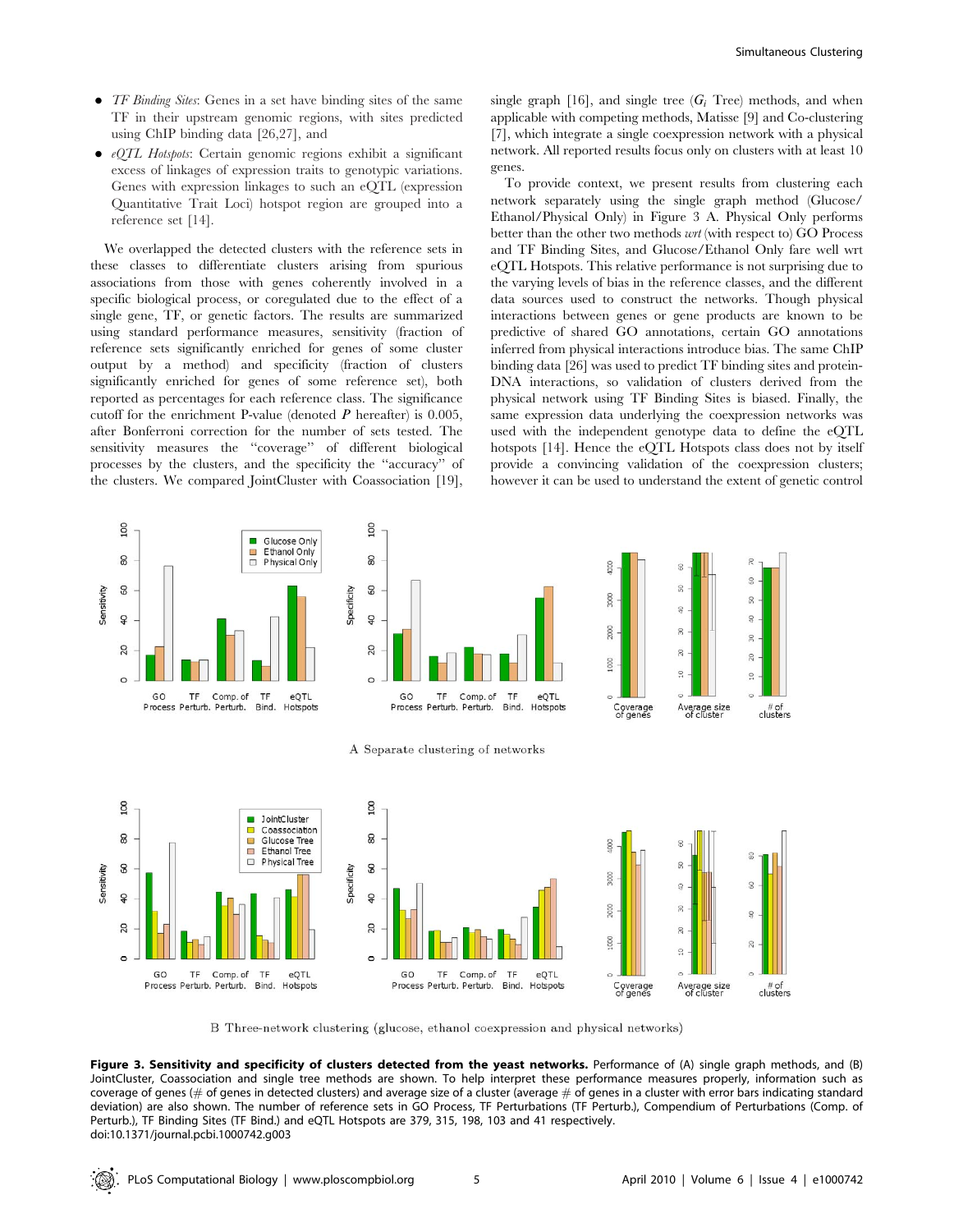of coordinated transcription and to validate clusters derived from networks comprising only physical interactions. The reference classes offering truly independent validation of clusters are TF Perturbations and Compendium of Perturbations, and the three single graph methods perform similarly in these perturbation classes.

Integration of the yeast physical network with the glucose/ ethanol coexpression networks was done to find sets of genes that clustered reasonably well in all three networks. JointCluster performed a better integration of these networks than Coassociation for all reference classes except eQTL Hotspots (Figure 3 B). The enrichment results of single tree methods in Figure 3 B followed a trend similar to the single graph methods in Figure 3 A, reflecting the bias in the reference classes. In the two truly independent perturbation classes, JointCluster showed better sensitivity than the other methods at comparable or better specificity.

In summary, though different single graph and single tree methods were best performers in different reference classes (from Figures 3 A and 3 B), JointCluster was more robust and performed well across all reference classes characterizing diverse cellular processes in yeast (Figure 3 B, first bar). The clusters identified by JointCluster that were consistently enriched for different reference classes are explored in depth next.

# Clusters preserved in the physical and coexpression networks are consistent with known biology

The clusters in a clustering were ordered by their minmodularity scores, and identified by their rank in this ordering. We highlight the biology and multi-network connectivity of the top-ranked clusters detected by JointCluster in an integrated analysis of the yeast physical and glucose/ethanol coexpression networks. The member genes and enrichment results of all preserved clusters detected by JointCluster are provided as Supplementary Data in Text S1 (see also Table 1 in Supplementary Text S1 for GO Process enrichment of many top-ranked clusters).

The preserved cluster with the best min-modularity score, Cluster  $\#1$ , comprised 82 genes with a min-modularity score of 0:00030. The respective modularity scores in the physical, glucose, and ethanol networks were 0:00030, 0:00044, and 0:00046, which were significantly higher than the modularity of a random set of genes of the same size in the respective networks (see Figure 1 in Supplementary Text S1 for the cluster's connectivity in the three networks). This cluster was significantly enriched for genes involved in the GO Processes, translation  $(P=1e-20)$ ; see Table 1 in Supplementary Text S1 ), mitochondrion organization  $(P=1e-20)$ , mitochondrial translation  $(P=1.8e-17)$  and cellular respiration ( $P=3.1e-8$ ).

The enrichments noted for Cluster  $#1$  is consistent with and even extend published results on this dataset. The shift in growth conditions from glucose to ethanol triggers large changes in the transcriptional and metabolic states of yeast [28], with the primary state being fermentation in glucose and respiration in ethanol. The transcription of functionally related genes, measured across different timepoints during the shift, are highly coordinated [28]. The coregulation of related genes is also evident from the clusters of coexpressed genes found under the glucose condition, using expression profiles of genetically perturbed yeast segregants from the BxR cross [29]. Our results take this evidence a step further, because the coexpression of cluster genes are elucidated by genetic perturbations in both growth conditions (regardless of the expression level changes of cluster genes between the conditions). We also note that the top-ranked cluster is significantly enriched for genes linking to the eQTL hotspot region glu11 in Chromosome 14 [14]  $(P=4.6e-25)$ , which highlights the role of genetic factors in the coregulation of genes involved in (mitochondrial) translation and cellular respiration.

A different perspective on yeast biology in the glucose medium is offered by Cluster  $#2$  consisting of 76 genes (with a significant min-modularity score 0.00021; see Figure 1 in Supplementary Text S1 ). This cluster is significantly enriched for ribosome biogenesis ( $P=2.4e-37$ ; see Table 1 in Supplementary Text S1), and related GO Process terms such as ribonucleoprotein complex biogenesis and assembly  $(P=9.4e-37)$ , ribosomal large subunit biogenesis  $(P=8.8e-35)$ , and rRNA processing  $(P=3.8e-33)$ . Genes in this cluster significantly overlap with the perturbation signature of BUD21, a component of small ribosomal subunit (SSU) processosome  $(P=4.1e-15)$ , and with genes whose expression links to genetic variations in the eQTL hotspot region glu12 in Chromosome 15 [14]  $(P=7.9e-16)$ . These results are consistent with the literature on the regulation of yeast growth rate in the glucose or ethanol medium, achieved by coregulation of genes involved in ribosome biogenesis and subsequent protein synthetic processes [28].

To further understand the biological significance of these preserved clusters in physical and coexpression networks, we used the reference yeast protein complexes in MIPS [30] (comprising 64 literature-based, small-scale complexes of at least five genes, at level at most two in the MIPS hierarchy). The enrichment of the joint clusters wrt this MIPS Complex class was 45:3% sensitivity and 35:8% specificity. Of the clusters not enriched for any MIPS complex, some were significantly enriched for other functionally coherent pathways (eg. Cluster  $#13$  was enriched for amino acid biosynthetic process; see Table 1 in Supplementary Text S1 ). So the clusters detected by JointCluster overlapped with several known complexes or other functional pathways.

#### JointCluster identifies subtle clusters

One of the goals of jointly clustering multiple networks is to identify subtle clusters: sets of genes that cluster reasonably well, but not strongly, in all networks. We start with biologically significant clusters i.e., clusters enriched for some reference set wrt all five reference classes, and test if any such cluster has a weak modularity score in some graph. We identified 5 biologically significant clusters using JointCluster: Clusters  $\#4, \#13, \#15,$  $#19$ , and  $#28$ . Table 2 in Supplementary Text S1 shows the reference sets they were enriched for, and Figure 2 in Supplementary Text S1 the modularity scores of Clusters #4 and  $#28$ .

Cluster #28, the biologically significant cluster with the lowest min-modularity score, had 50 genes and was enriched for the GO Processes, multi-organism process  $(P=2.5e-12)$  and conjugation  $(P=2e-10)$ . This cluster's role in mating was further supported by its significant enrichment for perturbation signatures of STE12  $(P=5.7e-9)$  and FUS3/KSS1  $(P=8.1e-21)$ , because Ste12p is a TF regulating the expression of mating genes and is activated by the Fus3p/Kss1p kinases in the well-studied mitogen-activated protein kinase (MAPK) cascade [31]. Such a cluster of well-studied genes was recovered just by the single graph method Physical Only, but not by Glucose/Ethanol Only. Here we considered a cluster of genes to be recovered by a method if this cluster is significantly enriched for some cluster found by the given method (as in reference set enrichment). JointCluster was able to detect this cluster due to its high modularity in the physical network combined with its significant, albeit weak, modularity in the coexpression networks (see Figure 2 in Supplementary Text S1 ).

To explore more subtle clusters, we focused on the clusters identified by JointCluster that were enriched for at least four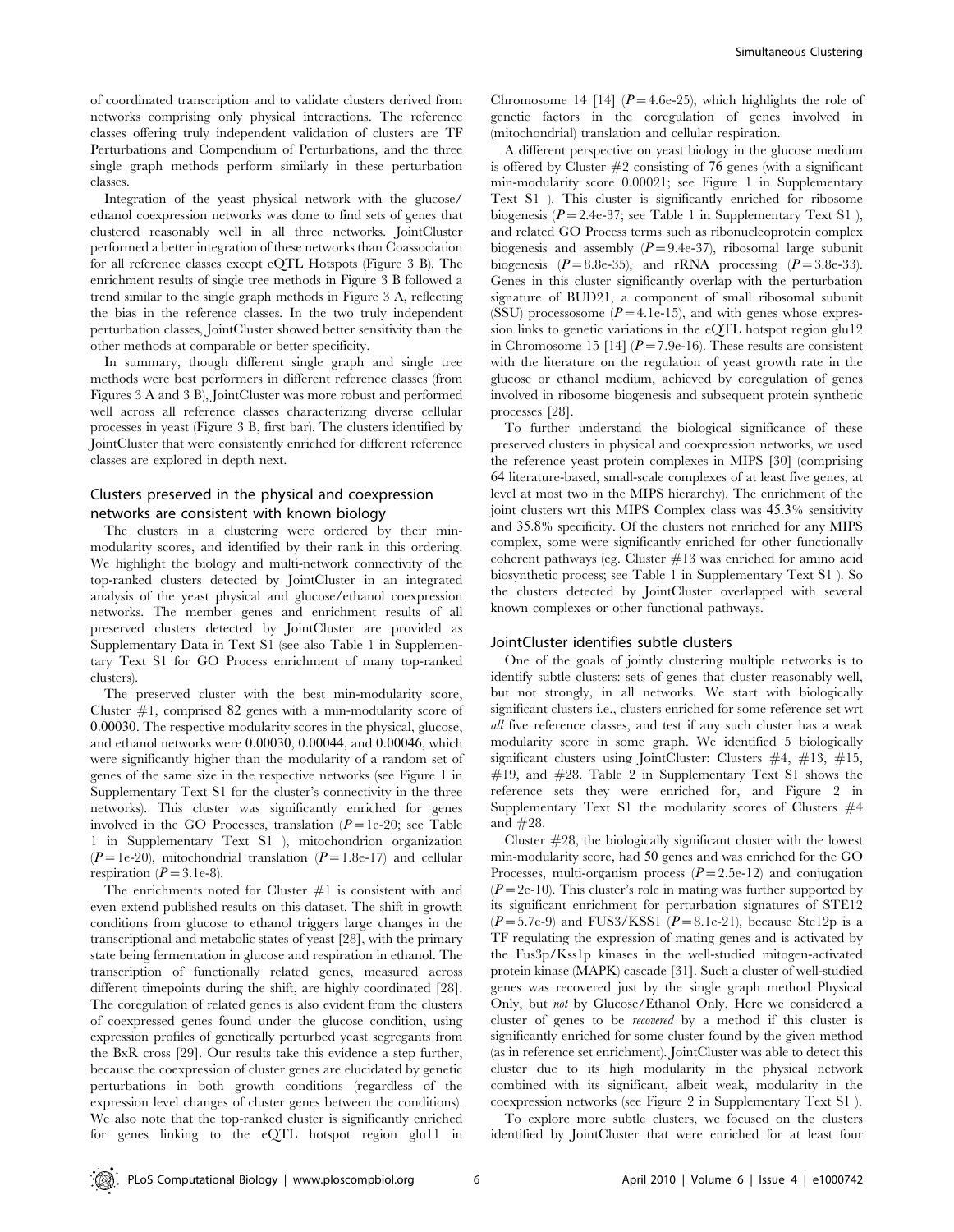reference classes, instead of all five required above. Clusters #52 and #54 had the two lowest min-modularity scores among such clusters, and were each recovered just by the Physical Only method, but not by Glucose/Ethanol Only. Cluster #52 comprised of 38 genes had a significant min-modularity score (see Figure 3 in Supplementary Text S1 ), and was enriched for the GO Process, ubiquitin-dependent protein catabolic process  $(P=4.4e-23)$ . RPN4 is a TF involved in regulation of the protein catabolic process [32], and this cluster was significantly enriched for genes in the deletion signature of RPN4 ( $P=1.4e-9$ ) and genes with predicted binding sites of RPN4  $(P=1.8e-23;$  see Supplementary Data in Text S1 for other enrichments). These examples reiterate how a combined analysis of multiple networks by JointCluster detects meaningful clusters that would be missed by separate clustering of the networks.

#### Preserved clusters inform on uncharacterized ORFs

Despite the intense focus on elucidating yeast biology by many researchers, roughly 1,000 Open Reading Frames (ORFs) are still uncharacterized [33]. Therefore, predicting the function of these ORFs is important to guide future experiments towards strains and perturbations that likely elucidate these ORFs [33]. While there have been many network-based function prediction studies (see survey [34]), our study provides a different perspective by using clusters preserved across multiple coexpression and physical networks. Our prediction strategy, based on a module-assisted guilt-by-association concept [34], annotates the uncharacterized ORFs in a cluster detected by JointCluster to the GO Process reference set for which this cluster is most significantly enriched.

To test the utility of these predictions for a well-studied process in yeast, we focused on clusters enriched for ribosome biogenesis (Clusters  $#2$  and  $#22$ ; see Table 1 in Supplementary Text S1). Two ORFs in Cluster #2, a top-ranked cluster discussed above, were marked as uncharacterized by SGD [35] (April 2009 version): YER067W and YLR455W. Our predictions for these ORFs have different types of support: YER067W is significantly correlated with 67 and 33 of the 76 genes in this cluster in glucose/ethanol expression datasets respectively (Pearson's correlation test  $P \le 0.05$ , Bonferroni corrected for the cluster size), and YLR455W has known protein-protein interactions with five other genes in the cluster, NOC2, BRX1, PWP1, RRS1, EBP2, all of which were implicated in ribosome biogenesis. Cluster #22 had 9 uncharacterized ORFs, YIL096C, YOR021C, YIL091C, YBR269C, YCR087C-A, YDL199C, YKL171W, YMR148W, and YOR006C. Two of them (YIL096C and YOR021C) have predicted roles in ribosome biogenesis based on function predictions collected from the literature by SGD for some of the uncharacterized ORFs. This lends support to the two predictions and leaves the other novel predictions for further validation. All of the uncharacterized ORFs in Cluster #22 except YBR269C were significantly correlated with more than three-fourths of the 35 genes in the cluster in both glucose/ethanol expression datasets (using the same criteria above based on Pearson's correlation test). The predictions here were based on either support from the physical network (for YLR455W) or from both coexpression networks (for the rest), and hence illustrates the advantage of using multiple data sources.

Of the 990 ORFs classified as uncharacterized by SGD (April 2009 version), 524 overlapped with the genes used to build the yeast networks. We could predict the function for 194 of them, by virtue of their membership in preserved clusters significantly enriched for some GO Process term. Using single graph (Glucose/Ethanol/ Physical Only) clusters in place of the preserved clusters detected by JointCluster yielded predictions for 143, 148 and 247 uncharacterized ORFs respectively, reflecting the relative GO Process specificity

of these methods (Figures 3 A and 3 B). The relative number of predictions from different methods should be viewed in context of the systematic evaluations above, which showed that whereas Physical Only performed best wrt GO Process, JointCluster produced clusters that were more coherent across all reference classes. The predictions from JointCluster were also complementary to those from Physical Only, with the functions of only 99 uncharacterized ORFs predicted by both methods. The functions predicted using the preserved clusters are available as Supplementary Data in Text S1 , and point to well-studied biological processes that have escaped complete characterization.

# JointCluster yields better coverage of genes than a competing method

To compare JointCluster against methods that integrate only a single coexpression network with a physical network, such as Matisse and Co-clustering, we considered joint clustering of a combined < glucose+ethanol> coexpression network and the physical network. The  $\leq$  glucose+ethanol  $>$  network refers to the single coexpression network built from expression data that is obtained by concatenating the normalized expression profiles of genes under the glucose and ethanol conditions. The results of different methods on this two-network clustering is in Figure 4 A. Since our results focus on clusters with at least 10 genes, we set the minimum cluster size parameter in Matisse to 10 (from its default 5). All other parameters of Matisse and other competing methods were set at the default values. The default size limit of 100 genes for Matisse clusters was used for JointCluster as well to enable a fair comparison. Co-clustering didn't have a parameter to directly limit cluster size. Despite setting its parameter for the number of clusters at 45 to get an expected cluster size of 100, Co-clustering detected very few (26) clusters of size at least 10 genes, half of which were large with more than 100 genes (including one coarse cluster with more than 800 genes). So Co-clustering achieves greater specificity than other methods (Figure 4 A) at the expense of a coarser clustering comprising few large clusters.

JointCluster has sensitivity and specificity that is comparable or slightly lower than Matisse across all reference classes except TF Binding Sites. However, JointCluster produces clusters that cover significantly more genes than Matisse (4382 vs 2964 genes respectively; see also Figure 4 A). Matisse assumes that the physical network is of better quality, and searches for coexpression clusters that are each connected in the physical network. This connectivity constraint excludes genes whose physical interactions are poorly studied or untested. JointCluster does not use such a constraint when parsing the clustering tree into clusters, and hence identifies clusters supported to varying extents in the two networks, including ones with weak support in the physical network. This could be a huge advantage in organisms such as human and mouse where the knowledge of physical interactions is far less complete than in yeast, especially for interactions that are tissue-specific or condition-specific.

The extreme examples among the roughly 1500 genes excluded by Matisse clusters were the 134 physically isolated genes (i.e., genes that do not interact with any of the other 4482 profiled genes in the physical network). JointCluster used connectivity in the coexpression network to include 129 physically isolated genes in its clusters, and 84 of these genes were significantly correlated (Pearson's correlation test  $P \le 0.05$ , Bonferroni corrected for the cluster size) with more than half of the genes in their assigned cluster. Figure 4 in Supplementary Text S1 shows example coexpression clusters identified by JointCluster despite the poor physical connectivity among the isolated/other genes within the clusters.

The earlier study on Matisse extended physical connectivity within clusters by adding extra genes called ''back'' genes and their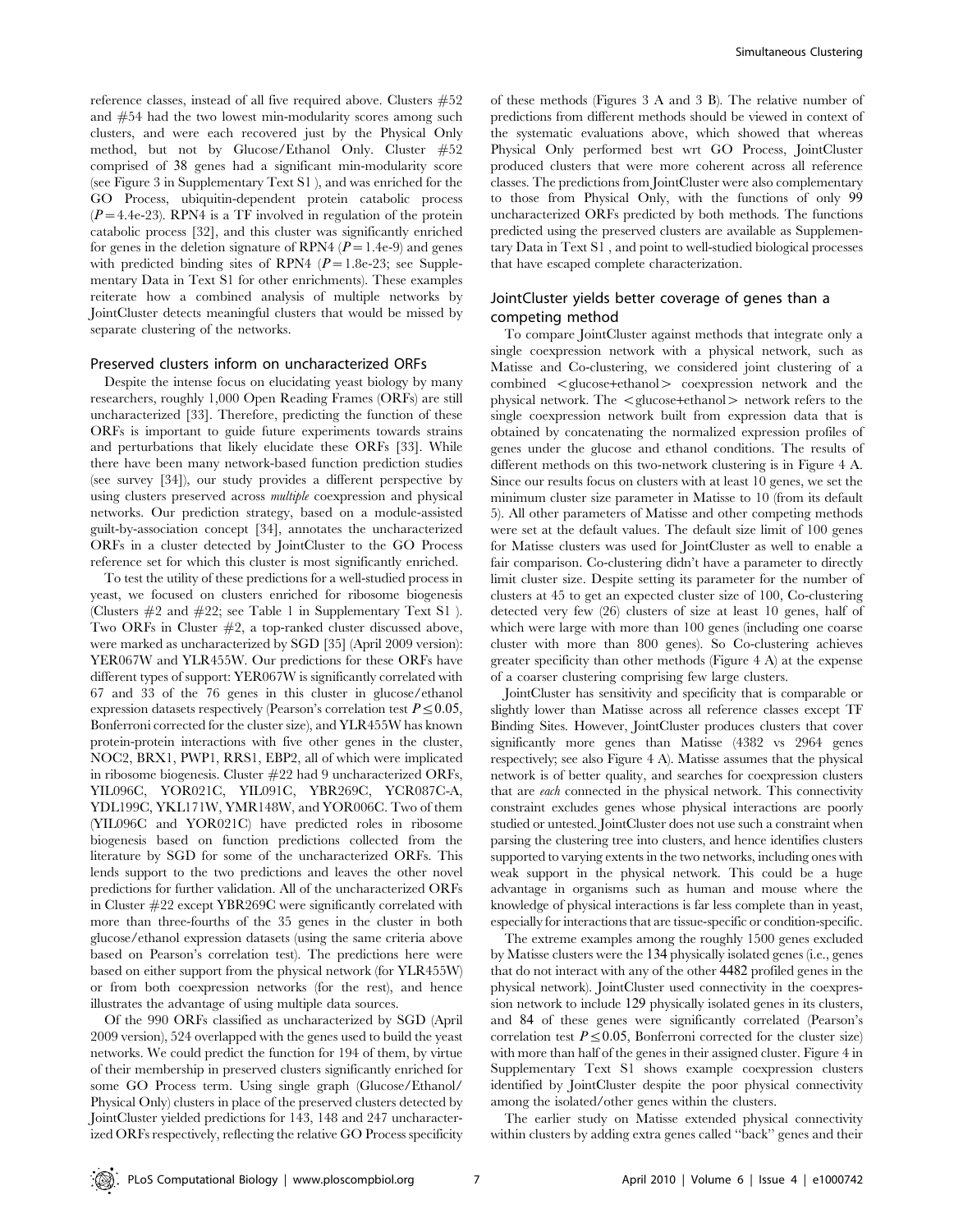

A Clustering of  $\langle$  glucose+ethanol> and physical networks



B Clustering of <glucose+ethanol> and extended physical networks

Figure 4. Comparison of JointCluster against Matisse, Co-clustering and other alternatives. The results on clustering the  $\lt$ glucose+ethanol $>$  network with the (A) physical and (B) extended physical network are shown. The extended physical network contains several extra ''back'' genes (and associated interactions) that are not themselves expression profiled but increase physical connectivity among the profiled genes. The figure format is same as in Figure 3 , and coverage in (B) includes both back and profiled genes. doi:10.1371/journal.pcbi.1000742.g004

interactions to the physical network [9]. The physical interactions of back genes serve to better connect the (expression) profiled genes in the physical network, but the back genes' expression data is not used (or not available) for analysis. The results of integrating this extended yeast physical network, with 1774 extra back genes and  $22,330$  extra interactions, with the  $\leq$  glucose+ethanol  $>$ coexpression network is in Figure 4 B. The clusters of JointCluster covered a large fraction of genes, comprising 1502 back and 4131 profiled genes, but they showed poor specificity due to the inclusion of several back genes with no expression information. Matisse on the other hand was specially designed to exploit a few of these back genes as needed to enhance physical connectivity, so it showed better sensitivity and specificity at a coverage of 182 back and 3327 profiled genes. Though back genes helped increase Matisse's coverage of profiled genes, Matisse clusters still missed several of the 4482 profiled genes. Considering the results before and after extension of the physical network, we see that the inclusive criteria used in JointCluster is preferable when the integrated physical network is not comprehensive.

# Contribution of individual and decomposed networks

Contribution of the physical network. Addition of a physical network to the clustering of just the two coexpression networks (please compare Figures 3 B and 5 A) improved JointCluster's sensitivity, specificity or both for all reference

classes but eQTL Hotspots. This improvement is most pronounced for GO Process and TF Binding Sites as expected. For the two independent perturbation classes, sensitivity improved with the addition of the physical network. These results are concordant with JointCluster's detection of subtle clusters that had better support in the physical network than the coexpression networks (eg. subtle clusters #28, #52, #54 discussed above). The different methods on jointly clustering the two coexpression networks showed similar performance, and also performed comparably to the single graph method,  $\langle$  Glucose+Ethanol $\rangle$ Only (Figure 5 A).

Performance on decomposing combined networks. The flexible framework of JointCluster in handling multiple networks allows easy experimentation with decomposing a combined network into its constituent networks before clustering them. For instance, in the joint clustering of  $\leq$  glucose+ethanol $>$  network and the physical network, the former can be decomposed into glucose and ethanol coexpression networks built from the corresponding expression data, and the physical network can be separated based on interaction type into protein-protein and protein-DNA networks. Figure 5 B shows results obtained using the decomposed constituent networks in place of a combined network, along with results for the combined networks. The clustering tree was produced and parsed as before, except for the use of a slightly adapted min-modularity score whenever protein-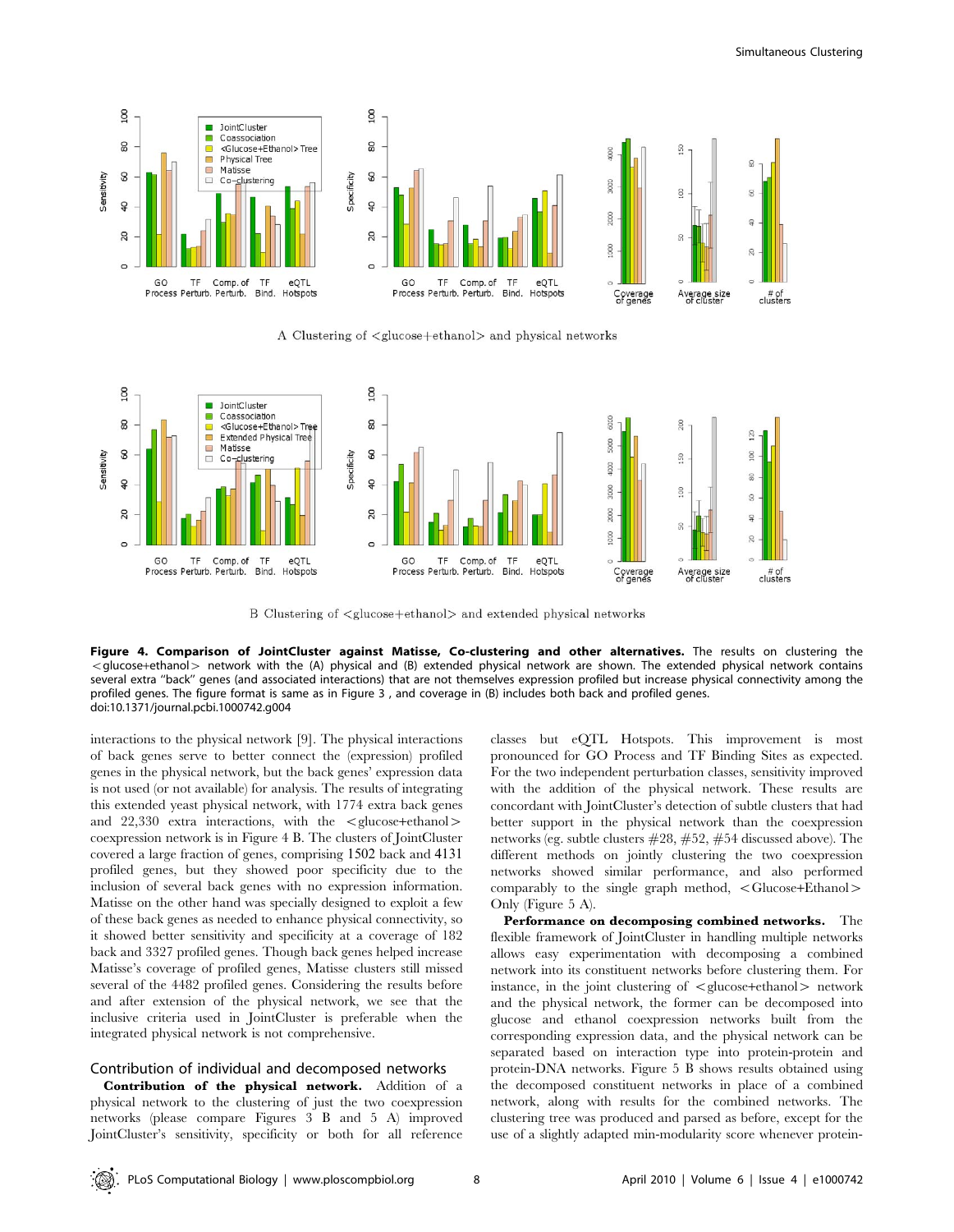

A Two-network clustering (glucose, ethanol coexpression networks)



B Two/three/four-network clustering (combined/decomposed physical, coexpression networks)

Figure 5. Contribution of individual and decomposed networks. (A) Contribution of the physical network can be assessed by comparing performance of JointCluster in this figure with that in Figure 3 B, and (B) Effect of decomposing the combined <qlucose+ethanol> network into separate glucose and ethanol coexpression networks, or the physical network into protein-protein and protein-DNA networks, or both on the clusters detected by JointCluster on the physical and coexpression networks. The figure format is same as in Figure 3, and ''prot.'' refers to protein. doi:10.1371/journal.pcbi.1000742.g005

protein and protein-DNA networks were involved as described in Supplementary Methods in Text S1 .

Using glucose/ethanol networks in place of the single  $\langle$  glucose+ethanol $\rangle$  coexpression network when clustering them together with the physical network leads to comparable or slightly decreased performance for JointCluster (Figure 5 B, first and third bar). The expression data underlying the glucose/ethanol coexpression networks were obtained from the same lab using experiments repeated alongside on the same 109 segregants grown in as similar conditions as possible, except for the carbon source difference (glucose or ethanol) [14]. So it is not surprising to see comparable enrichment results before/after decomposing the combined coexpression network. The separation of the physical network into protein-protein and the protein-DNA networks leads to a much larger drop in specificity though (Figure 5 B, first two bars). This analysis revealed that JointCluster's three-network clusters supported by the physical, glucose and ethanol networks are similarly or more consistently enriched than alternative ways of decomposing the input networks.

#### Discussion

Heterogeneous large-scale datasets capturing diverse aspects of the biology of a cell are accumulating at a rapid pace, and efforts to integrate them into a coherent view of cell regulation are

intensifying. This integration could greatly facilitate a genomewide model of the cell that could predict cellular response to various environmental and genetic perturbations (eg. [36]). The simultaneous clustering algorithm proposed here provides a versatile approach to integrating any number of heterogeneous datasets that could be represented as networks among genes, and summarizes the result as a collection of clusters supported by multiple networks.

Since its early applications to classifying cancer subtypes [37], clustering has rapidly become a standard analysis of expression datasets. We believe that simultaneous clustering is a natural progression in the application of clustering from single to multiple expression and interaction datasets. We demonstrated the utility of a combined analysis by applying our JointCluster algorithm on simulated and empirical datasets. We found the clusters produced by JointCluster on yeast physical and glucose/ethanol coexpression networks to be comparably or more consistently enriched for reference classes that reflect various aspects of yeast biology, in comparison to other methods of integrating the networks. Further, JointCluster can handle multiple heterogeneous networks, and hence more flexible than two-network clustering methods such as Matisse that search for coexpression clusters that are each connected in the physical network. This flexibility enables JointCluster to yield better coverage of genes, and to be broadly applicable in human or other organisms where the knowledge of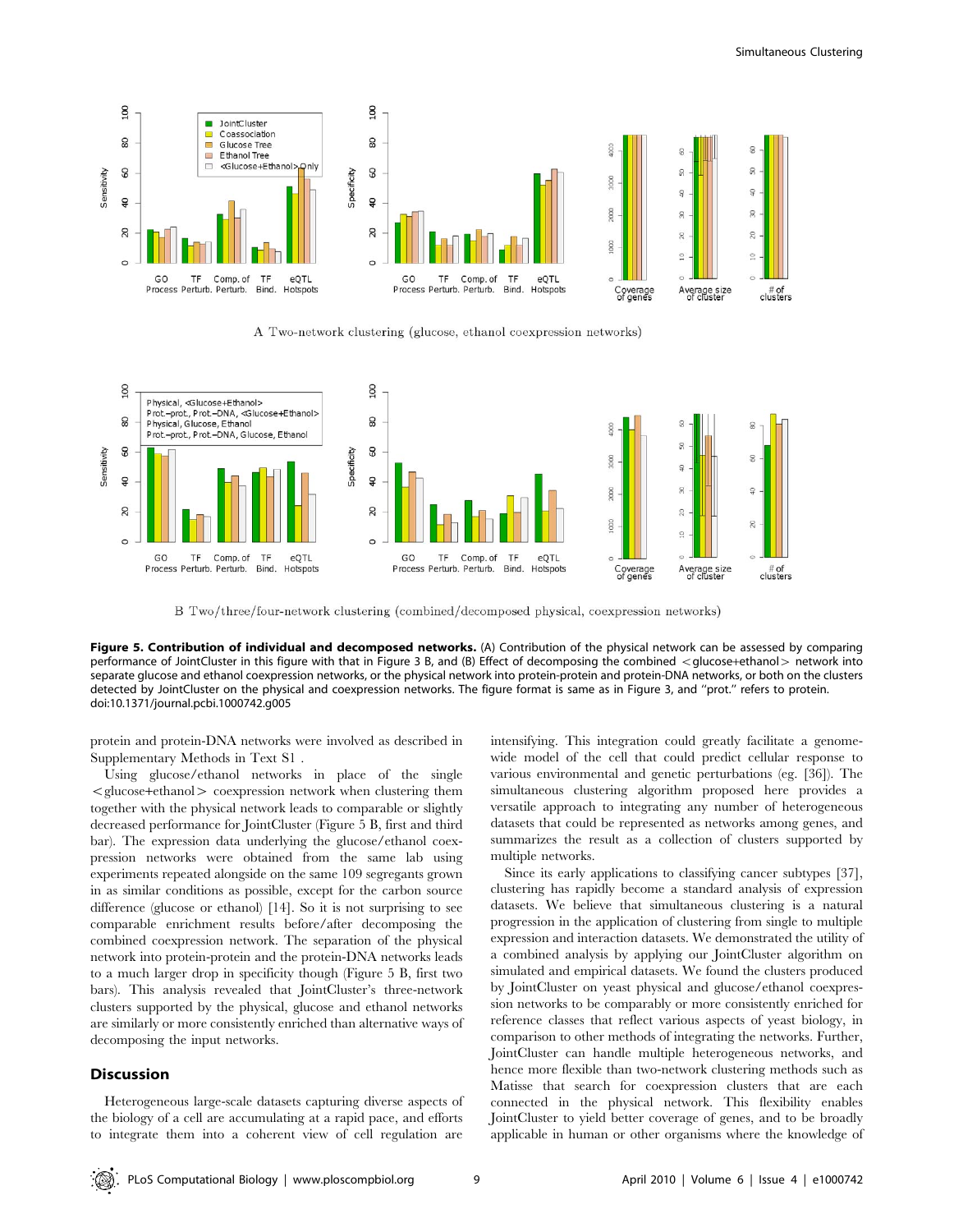physical interactions is less complete than in yeast. In the future, the framework could be extended to scale networks of different interaction types by different factors before integration.

Simultaneous clustering offers an unsupervised and exploratory approach to data integration, and hence complementary to supervised approaches that train machine-learning models on multiple data types to make directed predictions. Such supervised approaches could integrate different data types to predict functional linkages between gene pairs (see [38,39] and references therein), or protein complexes using a training set of known complexes [40]. Though our method is not directed to predict complexes, the joint physical and coexpression clusters we found were enriched for reference protein complexes in MIPS. More importantly, the unsupervised fashion in which we parsed the joint clustering tree recovered functionally coherent pathways other than complexes. Simultaneous clustering is also complementary to unsupervised approaches that identify spectral patterns (not modules) shared between similarity graphs based on gene expression or TF binding data [41], or identify modules from paired datasets such as gene expression and drug responses profiled in the same cell lines [42].

The clusters detected by JointCluster from the yeast physical and expression datasets are consistent with known biology, and importantly extend our knowledge by highlighting biological processes, such as ribosome biogenesis, that may not have been completely characterized despite intense efforts to dissect them. The tangible value of a combined analysis is evident from the systematic evaluation of the clusters, and the case studies presented in this work. The intangible benefit of seeking support in the multiple networks considered in this study is the ready interpretation provided by the protein-protein and protein-DNA interactions within a cluster, in explaining the coordinate transcription of the cluster.

#### Methods

The contribution of our work is an extension of a clustering framework for a single graph to jointly cluster multiple graphs. This section describes our simultaneous clustering framework in detail. Please refer Supplementary Methods in Text S1 for the algorithm analysis and more details on the overall JointCluster method and evaluation procedures.

#### Single graph clustering review [15]

Consider a graph  $G=(V,a)$ , where V is the set of nodes and a is a non-negative edge weight function. The weight  $a(u, v) \geq 0$  for any node pair  $(u, v) \in V \times V$  could for instance quantify the connection strength or similarity between the two nodes; note that a sparse graph would've many zero weight edges. For convenience, let us denote the total weight of any edge set Y by  $a(Y) = \sum_{(u,v)\in Y} a(u,v)$ . Similarly for any node sets  $S, T \subseteq V$ , let  $a(S,T) = a(S \times T) = \sum_{u \in S, v \in T} a(u,v)$ , and  $a(S) = a(S,V)$ . Using these notations, the total edge weight in the graph is  $a(V \times V)/2 = a(V,V)/2 = a(V)/2.$  Also for singletons,  $a(\overrightarrow{u} \cdot \overrightarrow{v})/2 = a(\overrightarrow{v})/2 = a(\overrightarrow{v})/2$ . This formal singleton. The *conductance of a cut*  $(S, T = C\backslash S)$  in a node set C, measured using the function a, is defined as  $\frac{a(S,T)}{\min(a(S),a(T))}$  (with the

convention that this ratio is zero if its denominator is zero, since the numerator is also zero then). By normalizing the sum of edge weights  $a(S,T)$  crossing the cut, the definition captures an intuitive notion of connectivity that is robust and invariant to scaling the edge weight function  $a$  by any constant. To illustrate the intuitive notion, consider a cut separating a single node  $u$  from other nodes in a cluster  $C$ . If the conductance of this cut is high, then a large fraction of all edges incident at node  $u$  ends at another node in the cluster. Extending this notion, if the conductance of all cuts in C are high, the nodes in C are robustly connected together. So the *conductance* of a *cluster*  $C$  is defined as the minimum conductance of any cut in the cluster, and the conductance of a *clustering* or partition of  $V$  is the minimum conductance of any cluster in the partition.

When maximizing the conductance of the partition, it is desirable to control the cost of the inter-cluster edges as well. Let X denote the inter-cluster edges, i.e., unordered node pairs  $(u, v)$ where u and v belong to different clusters in the partition. An  $(\alpha, \varepsilon)$ clustering of  $G$  is a partition of its nodes into clusters such that

- $\bullet$  the conductance of the clustering is at least  $\alpha$ , and
- the total weight of the inter-cluster edges X is at most an  $\varepsilon$ fraction of the total edge weight in the graph; i.e.,  $a(X) \leq \frac{c}{2} a(V).$

We outline the approximate-cluster algorithm and its guarantees presented in [15]. The algorithm finds a cut approximating the sparsest cut (cut of minimum conductance) in the graph and recurses on both the pieces induced by this cut. Since finding the sparsest cut in a graph is a NP-hard problem, an approximation algorithm for the problem is used. Note that clustering a graph by minimizing  $\varepsilon$  for a given  $\alpha$  is also NP-hard by a reduction from the sparsest cut problem. The repeated removal of sparsest cuts is done until the pieces or clusters become well connected with no sparse cuts left in them. Making repeated cuts to partition a graph is strategically similar to a method on clustering an expression dataset [43], but that method works with minimum cuts rather than sparsest cuts. Sparsest cut is preferable in our context of heterogeneous datasets, since it minimizes the normalized measure of conductance.

To formalize the guarantees on the approximate-cluster algorithm, let  $n=|V|$  denote the number of nodes in the graph, and let the sparsest cut of conductance  $x$  be approximated by a cut of conductance at most  $Kx^v$  (where K is independent of x, and v is a constant between 0 and 1). For instance, there are algorithms to find a cut of conductance at most  $O(\sqrt{\log n} \log \log n) x$  using metric embedding techniques [44] (all logarithms in this paper are to base two), or  $\sqrt{2x}$  using efficient spectral techniques [15,45] (our implementation uses spectral techniques).

**Theorem 1.** If G has an  $(\alpha, \varepsilon)$  clustering, then the approximate-<br>cluster algorithm will find a clustering of quality  $algorithms$  will find a  $6K \log_{\varepsilon}^n$  $\left( \begin{array}{c} \alpha \\ 1 \end{array} \right)^{1/v}$  $\int_0^{\infty} (12K+2)\varepsilon^{\nu} \log \frac{n}{\varepsilon}$  $\sqrt{2}$  $\overline{ }$  $\lambda$  $\cdot$  )  $\cdot$ 

### Simultaneous clustering problem

Consider p graphs  $\{G_i = (V,a_i)\}_{i=1}^p$  over the same nodes V and different non-negative edge weight functions  $\{a_i\}$ . An  $(\{\alpha_i\}, \varepsilon)$ simultaneous clustering of the graphs is a partition of the nodes  $V$ such that

- the conductance of the clustering is at least  $\alpha_i$  in graph  $G_i$  for all i, and
- the total weight of the inter-cluster edges X is at most an  $\varepsilon$ fraction of the total edge weight in all graphs; i.e., Fraction of  $\sum_{i} a_i(X) \leq \frac{\varepsilon}{2}$  $\frac{\epsilon}{2} \sum_i a_i(V).$

The conductance thresholds  $\{\alpha_i\}_{i=1}^p$  are graph-specific to enable search for clusters of varying quality in heterogeneous graphs. A natural approach to the inter-cluster edge cost is the sum of graph-specific costs  $2\sum_i a_i(X)/a_i(V)$ , however it's a special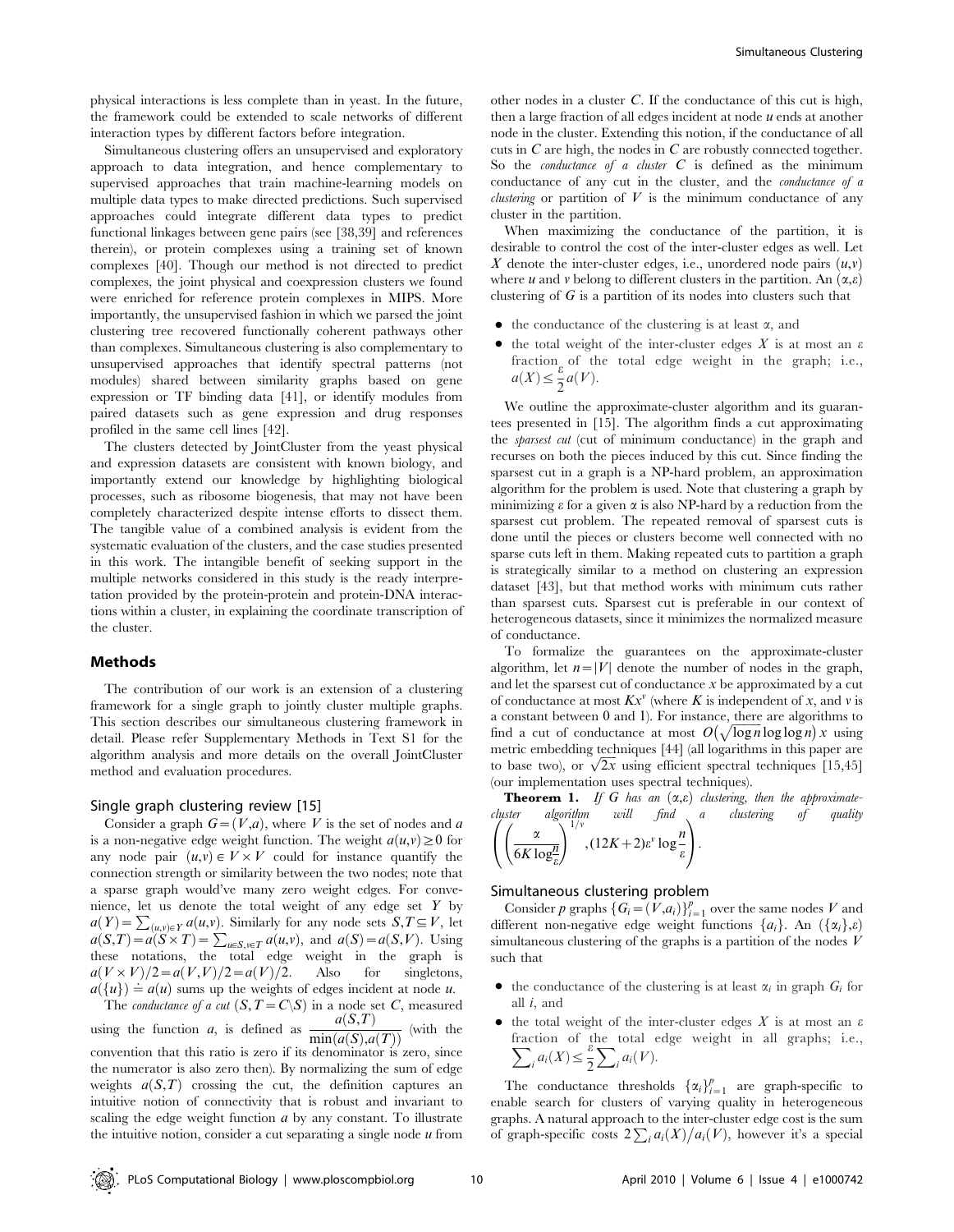case of the above aggregated cost  $2\sum_i a_i(X)/\sum_i a_i(V)$  when each edge weight function  $a_i$  is scaled by a constant  $c/a_i(V)$ . Note how these scalings, which our implementation employs, set the total edge weight of each graph to the same value  $c/2$  without changing the conductance value of cuts. This scale-invariance of conductance comes from the normalization factor in its definition as mentioned before.

#### JointCluster algorithm and guarantees

The problem of minimizing the inter-cluster edge cost  $\varepsilon$  given a set of conductance thresholds  $\{\alpha_i\}$  is NP-hard by reduction from the single graph case. We now present our basic algorithm, JointCluster, to simultaneously cluster multiple graphs, along with certain approximation guarantees on the quality of the clustering produced.

The algorithm starts with  $V$  as the current node set. For each graph, the algorithm finds an approximate sparsest cut in the current node set, using the graph-specific edge weight function to measure conductance. The algorithm chooses among them any cut that is sparse enough as defined below, and recurses on the two pieces (node sets) induced by this cut. If no cuts get chosen for the current node set, the node set is output as a well connected cluster in all graphs. The cut approximating the sparsest cut in the current node set in  $G_i$  is sparse enough if the conductance of the cut, measured using the edge weight function  $a_i$ , is at most  $\alpha_i$ .

 $\alpha_i^* = \frac{c}{2 \log \frac{n}{\varepsilon}}$ 

To provide formal guarantees on the clustering produced by this algorithm, let  $a_s$ ,  $a_m$  denote the respective edge weight functions of a sum and a min graph obtained from the multiple graphs. That is, for every edge  $(u, v) \in V \times V$ ,  $a_s(u, v) = \sum_i a_i(u, v)$ and  $a_m(u, v) = \min_i a_i(u, v)$ . As before, let  $n = |V|$  be the number of nodes,  $Kx^{\nu}$  the approximation guarantee of the sparsest cut algorithm, and  $X$  the inter-cluster edges of a given partition. We

analysed our JointCluster algorithm (see Supplementary Methods in Text S1 ) to prove this theorem:

**Theorem 2.** Let the graphs  $\{G_i\}_{i=1}^p$  admit an  $(\{\alpha_i\}, \varepsilon)$  simultaneous clustering, i.e., a partition of the common node set V that has conductance at least  $\alpha_i$  in  $G_i$  and inter-cluster edge cost  $a_s(X) \leq \frac{\varepsilon}{2} a_s(V)$ . Then, the JointCluster algorithm will find a partition of V that has conductance at least  $\varepsilon \alpha_i$  $2K \log_{\varepsilon}^n$  $\left( \begin{array}{c} 1 \ 1 \end{array} \right)$ in  $G_i$  and inter-cluster edge cost in the min graph

 $a_m(X) \leq (8K+3)\varepsilon^{\nu} \log \frac{n}{\varepsilon} a_s(V).$ 

#### JointCluster heuristics and implementation

The theoretical guarantees of JointCluster algorithm are further augmented by effective heuristics and efficient implementation in practice.

Scaling heuristic description. The basic algorithm approximates the sparsest cut in each graph and chooses one of these cuts to recurse further. Since the chosen cut is sparse in the graph yielding the cut, we are able to bound the edges crossing the cut in this graph, but not necessarily the other graphs. In order to control the edges discarded in all graphs, we could approximate the sparsest cut in the sum graph, whose edge weight function  $a_s(u, v) = \sum_i a_i(u, v)$ . Working with the sum graph alone would yield coarse clusters though (eg. clusters well connected in some graphs but split into smaller clusters in the rest are not refined further). So we employ a heuristic that starts with the sum graph to control edges lost in all graphs, and transitions through a series of mixture graphs that approach the individual graphs to refine the clusters. A mixture graph  $H_i^k$  for a given scale  $k$  is a scaled sum graph with the edge weight function  $b_i^k(u, v) = a_i(u, v) + 2^{-k} \sum_{j \neq i} a_j(u, v)$  for every edge  $(u, v) \in V \times V$ . The scaling heuristic starts with  $k=0$  to work with the sum graph  $(H_i^0)$  for any  $i$  is the sum graph), and increments  $k$  until it reaches a large value  $(H_i^{\infty})$  is the individual graph  $G_i$ ).

Algorithm  $JointCluster$ (nodes W, scale k):

# $\overline{Find}$  Cuts

If k has reached a large value (set at  $\log 2a_s(V)$ )

Increase  $k$  one last time to  $\infty$ .

Find the approximate sparsest cut  $C_i^k$  in mixture graph  $H_i^k$  induced over W for all i.

 $[Sparse\text{-}enough cuts at scale k$ ?]

**If**  $C_i^k$  not sparse-enough in  $H_i^k$  for all i

If  $k = \infty$ , return (since W is well-connected in all  $H_i^{\infty} = G_i$ ).

else Increment  $k$  and go to *[Find Cuts]* step.

#### else

Choose  $C_{*}^{k}$ , the best cut among all sparse-enough cuts found at scale k.

*Advance* k? If  $k < \infty$  and at least one sparse-enough cut found at scale  $k + 1$ Choose the best of  $C_*^k$  and  $C_*^{k+1}$ , and increment k if latter chosen.

*Recurse* Improve chosen cut to obtain a cut  $C' = (S,T)$  of  $W = S \cup T$ , and make this cut as:  $JointCluster(S, k); JointCluster(T, k); return.$ 

Figure 6. Pseudocode of JointCluster algorithm. The steps performed by JointCluster to find the clustering tree supported by multiple graphs is described here, using concepts defined in Methods section. The cuts made by the call JointCluster  $(V,0)$  using graphs  $G_i$  (defined over the same set of nodes  $V$  for all  $i$ ) yield the simultaneous clustering tree. doi:10.1371/journal.pcbi.1000742.g006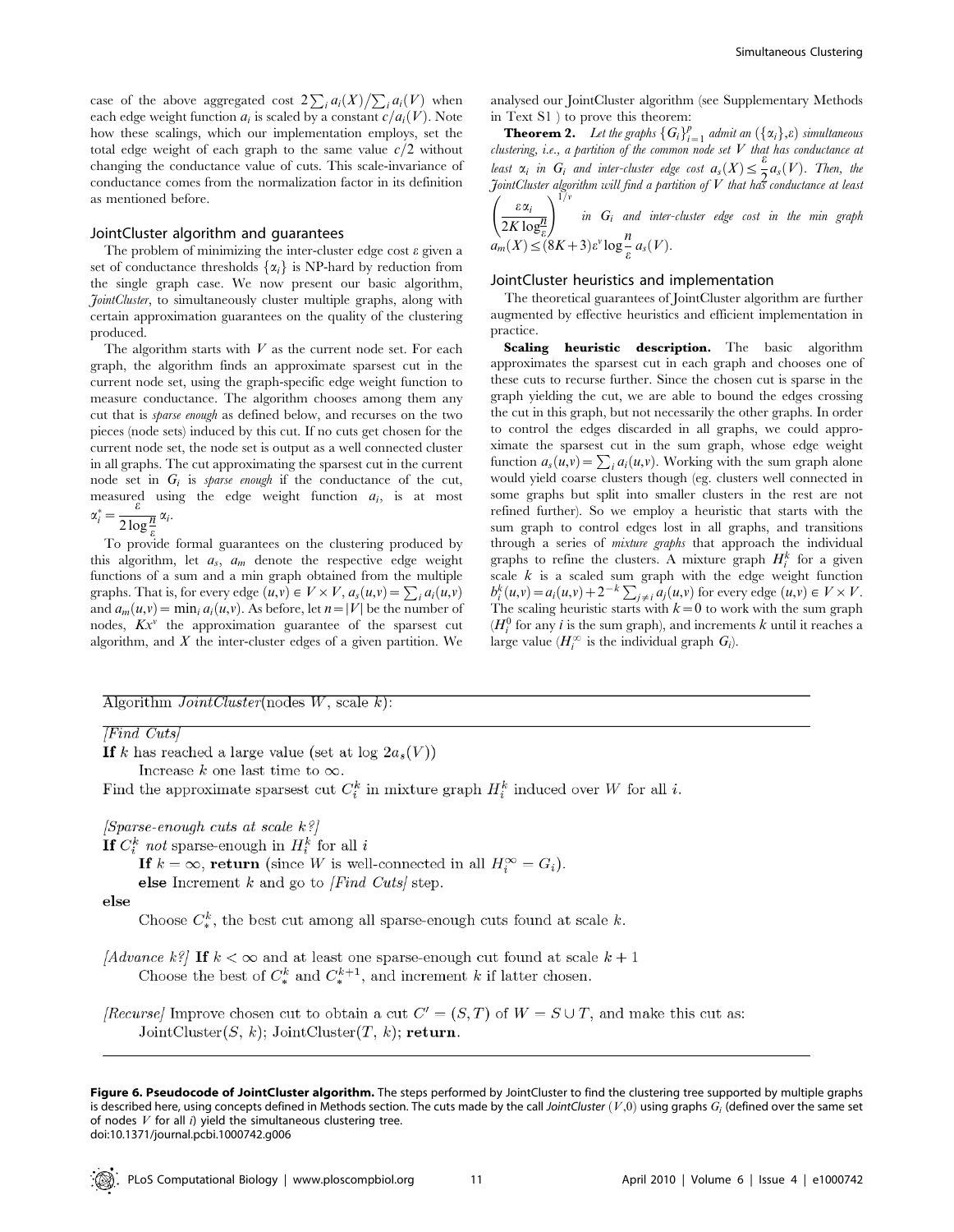The main step of the heuristic is finding the approximate sparsest cuts in mixture graphs  $H_i^k$  for all i at the current scale  $k$ , and choosing the best of these cuts that are sparse-enough to recurse further. A cut found in a mixture graph  $H_i^k$  is sparse-enough (in  $H_i^k$ ) if the cut's conductance in  $H_i^k$  is less than  $\alpha_i^*$ . Similarly a cut is sparse-enough in an input graph  $G_i$  if the cut's conductance in  $G_i$ is less than  $\alpha_i^*$ . The *best* cut among many cuts is the one that is sparse-enough in the most number of input graphs, breaking ties toward the cut with the least fraction of cut edges in the input graphs (i.e., breaking ties toward the cut  $(S,T)$  that minimizes  $2\sum_{i} a_i(S,T)/a_i(S\cup T)$ ). In these definitions, a input or mixture graph refers actually to a subgraph of the graph induced over the current nodeset  $W \subseteq V$  in the recursion call. So the approximate sparsest cut and conductances of cuts are found in induced subgraphs whose nodeset is  $W$  and edgeset includes only the edges with both endpoints in W (this would imply for instance that  $a_i(w)$ is  $a_i(w, W)$  in the induced subgraph but  $a_i(w, V)$  in the entire graph  $G_i$ ). The pseudocode of our algorithm and heuristics is provided in Figure 6 . Improving the chosen cut in the pseudocode refers to improvement of its conductance using a flow-based algorithm [46].

Overall framework and running time in practice. The JointCluster algorithm and heuristics described above produces a clustering tree from a combined analysis of multiple graphs. This clustering tree is then parsed using a min-modularity score to produce clusters preserved in multiple graphs. The algorithm parameters such as the  $\alpha_i^*$  thresholds used in practice are also learnt automatically from the input graphs, so that we could jointly cluster multiple graphs in an unsupervised fashion. Complete

## References

- 1. Davidson EH (2006) The Regulatory Genome: Gene Regulatory Networks In Development And Evolution Academic Press, 2nd edition.
- 2. Luscombe NM, Madan Babu M, Yu H, Snyder M, Teichmann SA, et al. (2004) Genomic analysis of regulatory network dynamics reveals large topological changes. Nature 431: 308–312.
- 3. de Lichtenberg U, Jensen LJ, Brunak S, Bork P (2005) Dynamic complex formation during the yeast cell cycle. Science 307: 724–727.
- 4. Ge H, Liu Z, Church GM, Vidal M (2001) Correlation between transcriptome and interactome mapping data from Saccharomyces cerevisiae. Nat Genet 29: 482–486.
- 5. Ihmels J, Levy R, Barkai N (2004) Principles of transcriptional control in the metabolic network of Saccharomyces cerevisiae. Nat Biotechnol 22: 86–92.
- 6. Ideker T, Ozier O, Schwikowski B, Siegel AF (2002) Discovering regulatory and signalling circuits in molecular interaction networks. Bioinformatics 18: S233–240.
- 7. Hanisch D, Zien A, Zimmer R, Lengauer T (2002) Co-clustering of biological networks and gene expression data. Bioinformatics 18: S145–154.
- 8. Segal E, Wang H, Koller D (2003) Discovering molecular pathways from protein interaction and gene expression data. Bioinformatics 19: i264–272.
- 9. Ulitsky I, Shamir R (2007) Identification of functional modules using network topology and high-throughput data. BMC Syst Biol 1: 8.
- 10. Tirosh I, Bilu Y, Barkai N (2007) Comparative biology: beyond sequence analysis. Curr Opin Biotechnol 18: 371–377.
- 11. Stuart JM, Segal E, Koller D, Kim SK (2003) A gene-coexpression network for global discovery of conserved genetic modules. Science 302: 249–255.
- 12. Bergmann S, Ihmels J, Barkai N (2003) Similarities and differences in genomewide expression data of six organisms. PLoS Biol 2: e9.
- 13. Langfelder P, Horvath S (2007) Eigengene networks for studying the relationships between co-expression modules. BMC Syst Biol 1: 54.
- 14. Smith EN, Kruglyak L (2008) Gene-environment interaction in yeast gene expression. PLoS Biol 6: e83.
- 15. Kannan R, Vempala S, Vetta A (2000) On clusterings good, bad and spectral. In: Proc Annu IEEE Symp Foundations of Comput Sci (FOCS). pp 367–377.
- 16. Cheng D, Vempala S, Kannan R, Wang G (2005) A divide-and-merge methodology for clustering. In: Proc ACM Symp Princ of Database Syst (PODS). pp 196–205.
- 17. Brandes U, Delling D, Gaertler M, Gorke R, Hoefer M, et al. (2008) On modularity clustering. IEEE Trans Knowl Data Eng 20: 172–188.
- 18. Guimera R, Nunes Amaral LA (2005) Functional cartography of complex metabolic networks. Nature 433: 895–900.
- 19. Topchy AP, Jain AK, Punch WF (2003) Combining multiple weak clusterings. In: Proc IEEE Int Conf on Data Mining (ICDM). pp 331–338.

information on the parsing of the clustering tree and learning of the parameters is provided in Supplementary Methods in Text S1.

The overall framework of JointCluster including the learning of parameters, producing the clustering tree and parsing it into clusters was time-efficient in practice. For instance, the running time for joint analyses of yeast networks defined over 4482 genes (two/three/four-network clusterings done in this study) all took about 30–70 minutes on a 2.53 GHz Linux machine. Please see Supplementary Text S1 for the availability of the software implementing the overall JointCluster framework.

#### Supporting Information

Text S1 Supplementary Text S1 containing Supplementary Methods/Data/Figures/Tables.

Found at: doi:10.1371/journal.pcbi.1000742.s001 (0.24 MB PDF)

## Acknowledgments

We thank Zhidong Tu, Hunter Fraser and Jeff Sachs for careful feedback on the manuscript, Radu Dobrin and Dmitri Volfson for their valuable comments during a presentation of this study, Ron Shamir and Igor Ulitsky for providing the Matisse and Co-clustering software, John Tsang for pointing to some enrichment-related references, and Bin Zhang for help with certain yeast datasets. We are grateful to the anonymous reviewers for their insightful feedback on the structure and content of the manuscript.

#### Author Contributions

Conceived and designed the experiments: MN AV EES JZ. Performed the experiments: MN. Analyzed the data: MN JZ. Contributed reagents/ materials/analysis tools: MN AV JZ. Wrote the paper: MN AV EES JZ.

- 20. Oldham MC, Horvath S, Geschwind DH (2006) Conservation and evolution of gene coexpression networks in human and chimpanzee brains. Proc Natl Acad Sci U S A 103: 17973–17978.
- 21. Stark C, Breitkreutz BJ, Reguly T, Boucher L, Breitkreutz A, et al. (2006) BioGRID: a general repository for interaction datasets. Nucleic Acids Res 34: D535–539.
- 22. Ashburner M, Ball CA, Blake JA, Botstein D, Butler H, et al. (2000) Gene Ontology: tool for the unification of biology. Nat Genet 25: 25–29.
- 23. Hu Z, Killion PJ, Iyer VR (2007) Genetic reconstruction of a functional transcriptional regulatory network. Nat Genet 39: 683–687.
- 24. Chua G, Morris QD, Sopko R, Robinson MD, Ryan O, et al. (2006) Identifying transcription factor functions and targets by phenotypic activation. Proc Natl Acad Sci U S A 103: 12045–12050.
- 25. Hughes TR, Marton MJ, Jones AR, Roberts CJ, Stoughton R, et al. (2000) Functional discovery via a compendium of expression profiles. Cell 102: 109–126.
- 26. Harbison CT, Gordon DB, Lee TI, Rinaldi NJ, Macisaac KD, et al. (2004) Transcriptional regulatory code of a eukaryotic genome. Nature 431: 99–104.
- 27. MacIsaac K, Wang T, Gordon DB, Gifford D, Stormo G, et al. (2006) An improved map of conserved regulatory sites for Saccharomyces cerevisiae. BMC Bioinformatics 7: 113.
- 28. DeRisi JL, Iyer VR, Brown PO (1997) Exploring the metabolic and genetic control of gene expression on a genomic scale. Science 278: 680–686.
- 29. Yvert G, Brem RB, Whittle J, Akey JM, Foss E, et al. (2003) Trans-acting regulatory variation in Saccharomyces cerevisiae and the role of transcription factors. Nat Genet 35: 57–64.
- 30. Mewes HW, Frishman D, Mayer KFX, Munsterkotter M, Noubibou O, et al. (2006) MIPS: analysis and annotation of proteins from whole genomes in 2005. Nucleic Acids Res 34: D169–172.
- 31. Elion EA, Brill JA, Fink GR (1991) FUS3 represses CLN1 and CLN2 and in concert with KSS1 promotes signal transduction. Proc Natl Acad Sci U S A 88: 9392–9396.
- 32. Jelinsky SA, Estep P, Church GM, Samson LD (2000) Regulatory networks revealed by transcriptional profiling of damaged Saccharomyces cerevisiae cells: Rpn4 links base excision repair with proteasomes. Mol Cell Biol 20: 8157–8167.
- 33. Pena-Castillo L, Hughes TR (2007) Why are there still over 1000 uncharacterized yeast genes? Genetics 176: 7–14.
- 34. Sharan R, Ulitsky I, Shamir R (2007) Network-based prediction of protein function. Mol Syst Biol 3: 88.
- 35. Hong EL, Balakrishnan R, Dong Q, Christie KR, Park J, et al. (2008) Gene Ontology annotations at SGD: new data sources and annotation methods. Nucleic Acids Res 36: D577–581.